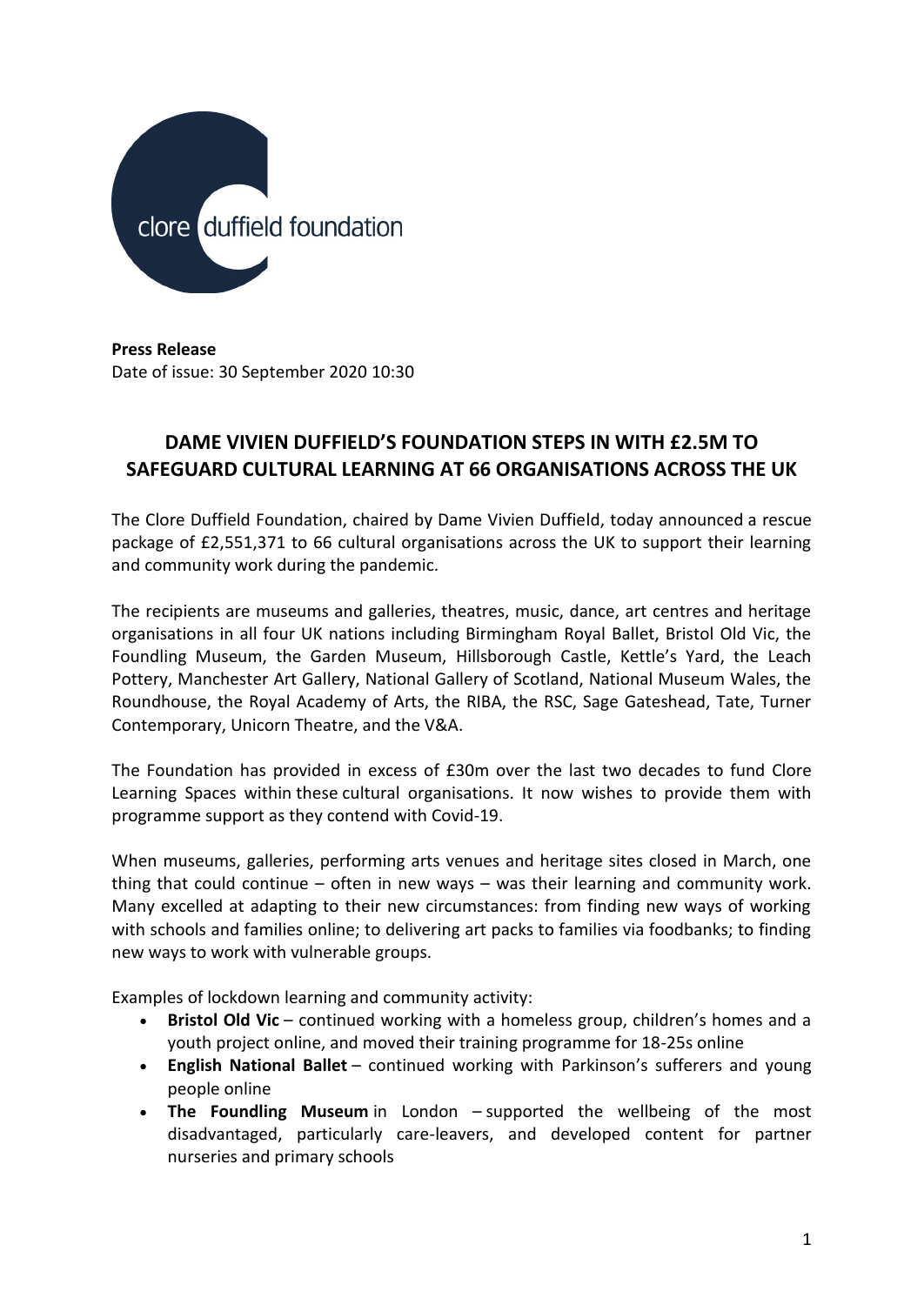- **The Hepworth Wakefield** delivered blended learning to pupils and young people in areas of high deprivation
- **National Galleries of Scotland** put together creative packs for families to be distributed within food parcels via community groups
- **The Old Vic** in London created an Education Hub for all schools to access, and ran digital workshops through the Hub which have reached thousands of young people
- **The Roundhouse** in London built an online programme as a new home for its creative, technical and pastoral support for young people
- **Royal Shakespeare Company** in Stratford delivered online lessons and live streams to classrooms from their Stratford campus, and have developed a set of courses on Shakespeare's plays that respond to the new needs of schools, teachers and young people
- **Turner Contemporary** in Margate delivered art packs via food banks, Mencap, and various community organisations
- **Unicorn Theatre** in London **–** created a free digital theatre series including Roald Dahl's *The Twits*, Anansi The Spider and Philip Pulman's *Grimms Tales*.
- **Watts Gallery** in Surrey delivered clay making packs to community groups and vulnerable children

Work was often hyper-local, focused on helping schools and communities geographically close to an organisation. But some organisations also discovered a wide and unprecedented national digital reach when their work expanded beyond their buildings. Digital learning was vital, and for many heads of learning it has been an accelerated period of innovation in how learning and community work can be delivered.

Dame Vivien Duffield said: "Over the years I have realised that museums, galleries and other places of cultural interest need to engage both with children and with adults through their learning programmes. We have therefore funded more than 60 Clore Learning Spaces in places large and small throughout the country. We fund their creation and not their running costs. However, during lockdown they were all closed, and with the gradual reopening of their host institutions we realised that very few of the learning spaces had been able to reopen. This donation is to help the institutions where possible start their learning programmes in person when the time is right, while taking the necessary precautions – it is of course also to help and support the work of the learning teams which lead their provision."

The Foundation's grants will reach all four UK nations. The type of organisation receiving funding spans national organisations (20 learning spaces within 12 organisations, some of which are multi-site), university museums and galleries (4), local authority organisations (2), and independent charities (40 learning spaces within 37 organisations). Organisations range from very small (the Leach Pottery), to large multi-site charities such as Tate and Historic Royal Palaces; and includes organisations which receive statutory support, and those which have none.

Grants have been made on the basis of a percentage of the original capital grant: recipients of up to and including £1m will receive 10% of their original grant; recipients of more than £1m will receive 5% of their original grant.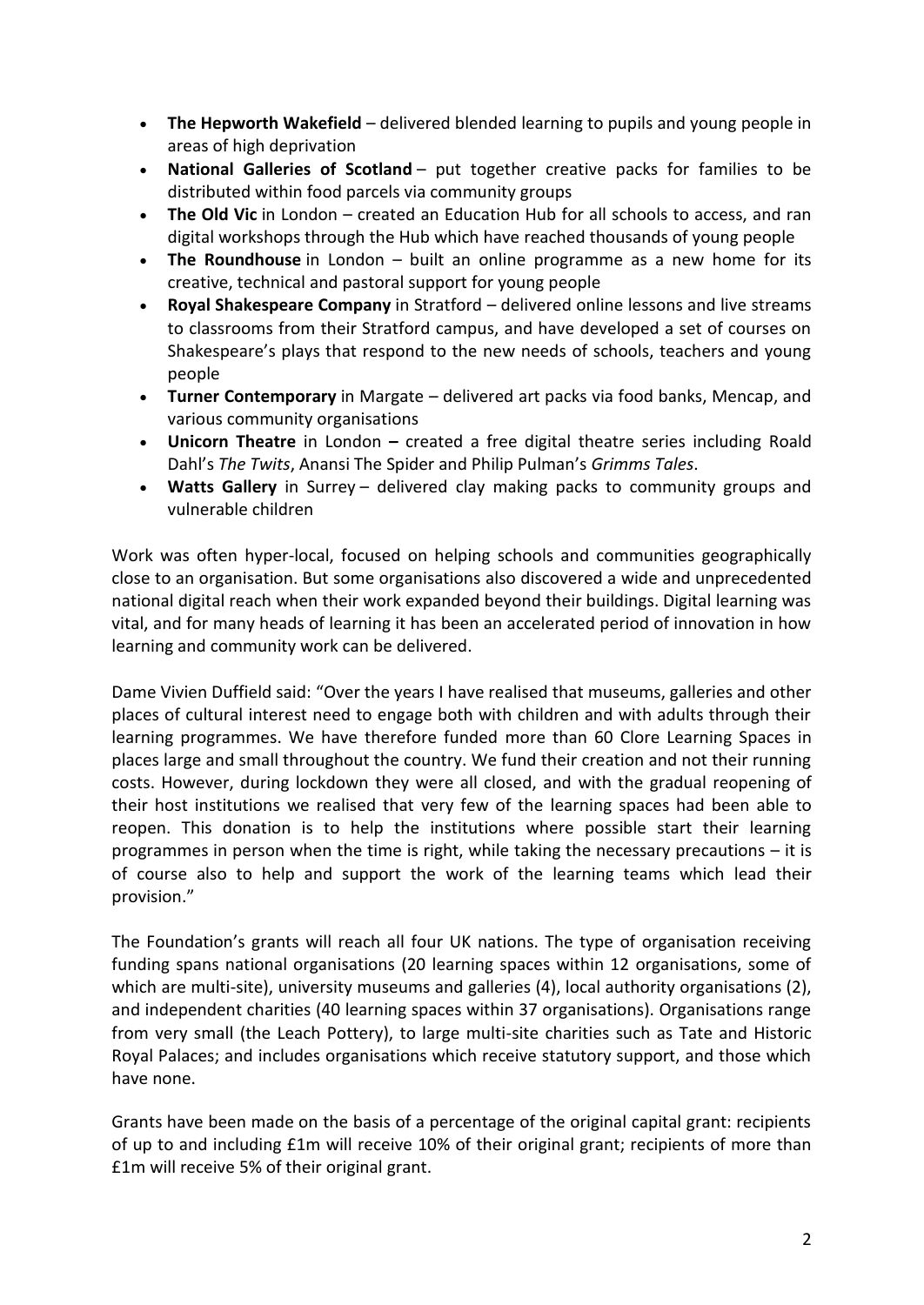The list spans the cultural sector and features:

| <b>Organisation Type</b> | No. |
|--------------------------|-----|
| Museums                  | 21  |
| Galleries                | 19  |
| Heritage*                | 11  |
| Theatres                 | 8   |
| <b>Music</b>             | З   |
| Dance                    | 2   |
| Arts centres             |     |
| Film & television        |     |

\* *includes built and natural environment*

Of the 66 organisations, nine have Clore Learning Spaces which were under construction pre-Covid and are due for completion 2021-2023. All continue to deliver learning programmes.

#### **Press Enquiries:**

Erica Bolton, Bolton & Quinn Mobile: +44 (0)7711 698 186; Email: [erica@boltonquionn.com](mailto:erica@boltonquionn.com) Dennis Chang, Bolton & Quinn Mobile: +44 (0)7854 242801; Email: dennis@boltnoquinn.com

## **Notes to Editors**

## **Clore Duffield Foundation**

The Clore Foundation was founded in 1964 by the late Sir Charles Clore, one of Britain's most successful post-war businessmen and one of the most generous philanthropists of his day. Sir Charles was born in Whitechapel, the son of Jewish immigrants from Riga. In the 1950s he was the pioneer of company takeovers, becoming a household name in Britain and beyond. After Sir Charles' death in 1979, his daughter, Vivien Duffield, assumed the Chairmanship of the Foundation and created her own Foundation in 1987 with the aim of continuing and consolidating her family's history of philanthropy. The two Foundations were merged in 2000 to become the Clore Duffield Foundation. The Foundation has distributed almost £117m to charitable purposes since 2000.

#### **Dame Vivien Duffield DBE**

Dame Vivien Duffield continues the philanthropic legacy of her father Sir Charles Clore, one of Britain's most successful post-war businessmen. After Sir Charles' death in 1979, Dame Vivien assumed the Chairmanship of the Clore Foundations in the UK and in Israel. In the UK she also established her own Vivien Duffield Foundation in 1987 and merged the two in 2000 to create the Clore Duffield Foundation.